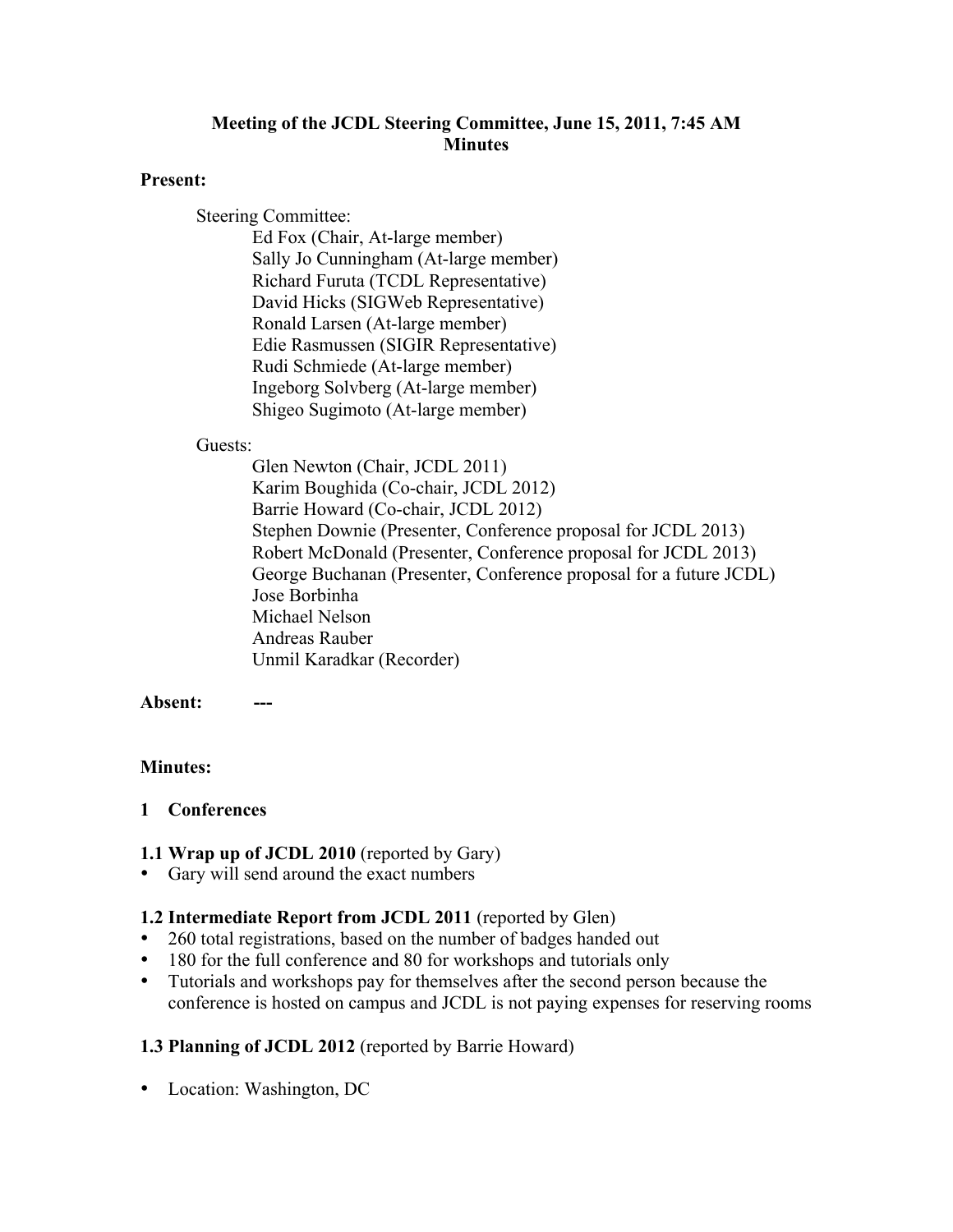- Conference will be hosted by George Washington University in the heart of DC
- The conference will not be cheap due to the location.
- Weeks on either side of the conference have been blocked off due to major events in the DC area.
- Would like to move the paper submission deadline to mid-January.
- Create a template to be used by future JCDLs for consistent branding.

## *Suggestions for improvements for JCDL 2008:*

- Plan for a backup location in case DC gets too expensive or we cannot find hotel or conference rooms due to other events.
- Explore hosting ancillary meetings at the LOC or host the conference at UMD.
- Main conference would run from M-W.
- Possibly, move the PC meeting to mid-February instead of moving the paper submission deadline.

## **1.4 Proposal for JCDL 2013 (presented by Stephen Downie & Robert McDonald)**

A proposal for Atlanta was expected but not yet made.

University of Illinois at Urbana-Champaign and Indiana University proposed to coorganize JCDL 2013:

- Location: Indianapolis, Indiana (Chicago would have been too expensive)
- Potential dates: June 2-7, June 9-14, June 23-28 ()
- Venue: IUPUI
- Benefits of venue: good room rates (around \$149), availability of campus, ease of networking (streamed keynotes, if necessary), museums, close to airport, serviced by major airlines, restaurants nearby
- UIUC aims to involve masters students. Stephen will be Associate Dean for Research in 2013 and is thinking about involving other library schools in the region to attract their students to JCDL

## *Suggestions for improvements/next steps for preparing JCDL 2009***:**

- Potential scheduling conflict with other conferences should be checked; it would be good to avoid an overlap with Digital Humanities and Open Repositories conferences
- Some universities are still in session during early June
- Program committee chair(s) should be familiar with JCDL quality, practices, and norms

## *Decision for JCDL 2013*

• JCDL steering committee accepted the proposal for JCDL 2013 to be held in Indianapolis unanimously.

## **1.5 JCDL 2014 and beyond**

- George Buchanan presented a preliminary proposal for London
- Several library departments in the city
- Easily reachable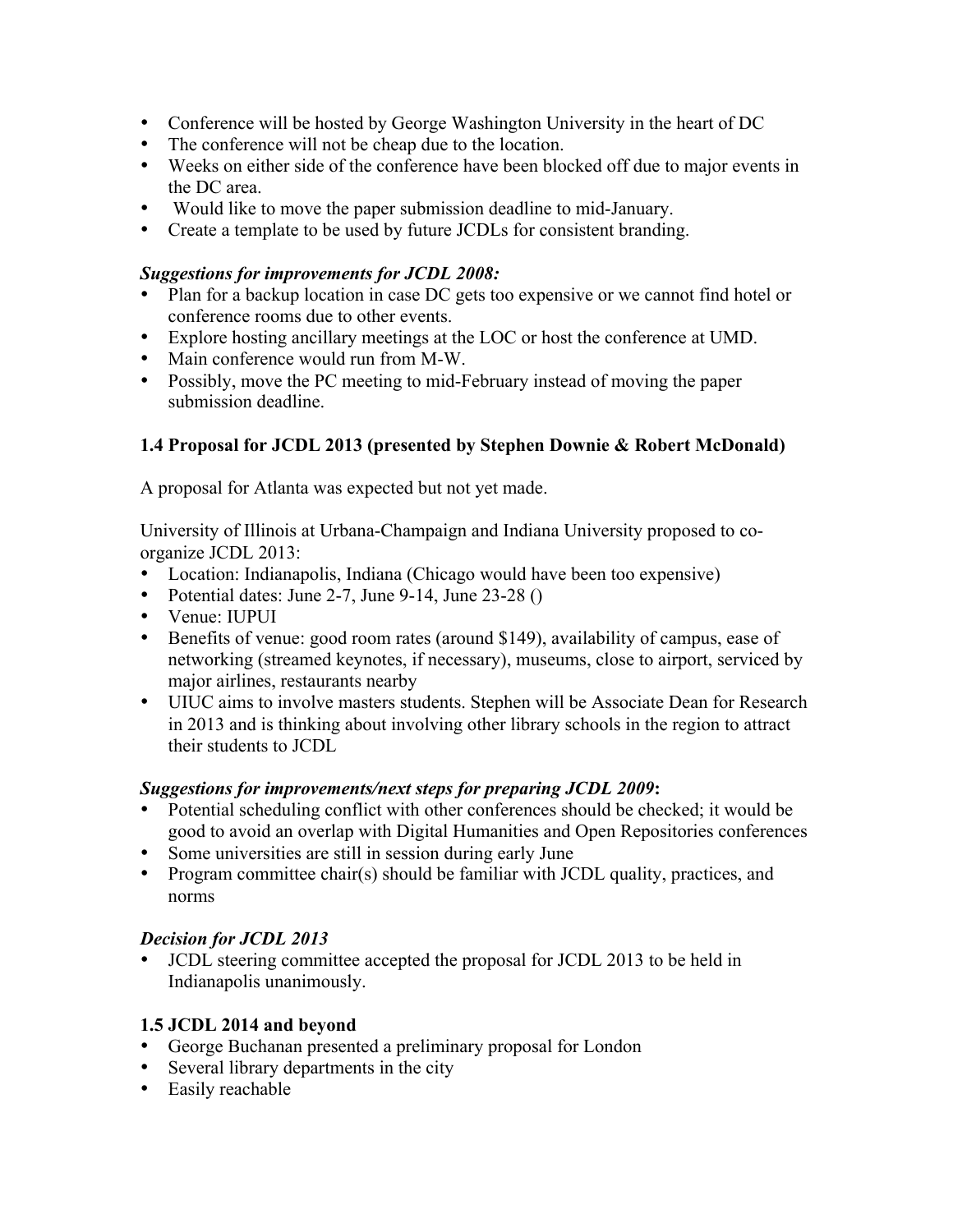- Open University in Islington will host.
- The university's Business Design Center will help mitigate the costs. There's enough physical infrastructure.
- June is not peak season for Hotels. Around 100 pounds is possible.
- Possible co-location with TPDL if the dates amenable to both can be found

## **2 Further Issues on JCDL Conference Organization:**

**2.1 Community building:** Explore opportunities for co-location with other conferences, especially TPDL

- Edie (JCDL SC representative on TPDL SC) should consider creating a task force to coordinate co-located conference.
- JCDL has been a North American conference only historically. There are no restrictions on where to host it from ACM or IEEE.
- Timing of the conferences is more critical for co-location than the location itself.
- The TPDL and JCDL SCs should discuss the issues independently and agree on a course of action.
- **2.2 Branding:** Explore the possibility of trade marking JCDL or anything else that we think is a better name but be sure to lose our branding.

## **2.3 Consistency in Web presence:**

- Use a consistent URL as a gateway to JCDL conference pages. For example: <yyyy>.jcdl.org or www.jcdl.org/<yyyy>.
- This will help us avoid costs for registering domain names for annual JCDL conferences.
- Unmil to look into the options and coordinate with ACM, which hosts the jcdl.org web site.
- **2.4 Consistent approval process:** Possibility of consistent TMRF process as these are very different for ACM and IEEE?
- **2.5 Consistent advice for JCDL organizers:** A task force consisting of Ron Larsen, Barrie Howard, and Unmil Karadkar is formed to create an online repository for providing consistent advice to future JCDL conference planners. For example, some auxiliary meetings, such as IJDL and JCDL-SC need to be scheduled during conferences.

# **3 Elections**

- Terms Ending in 2011:
	- Fox (at-large)
	- Hicks (SIGWEB rep)
	- Schmiede (at-large)
- Need nominating committee and election to fill these positions